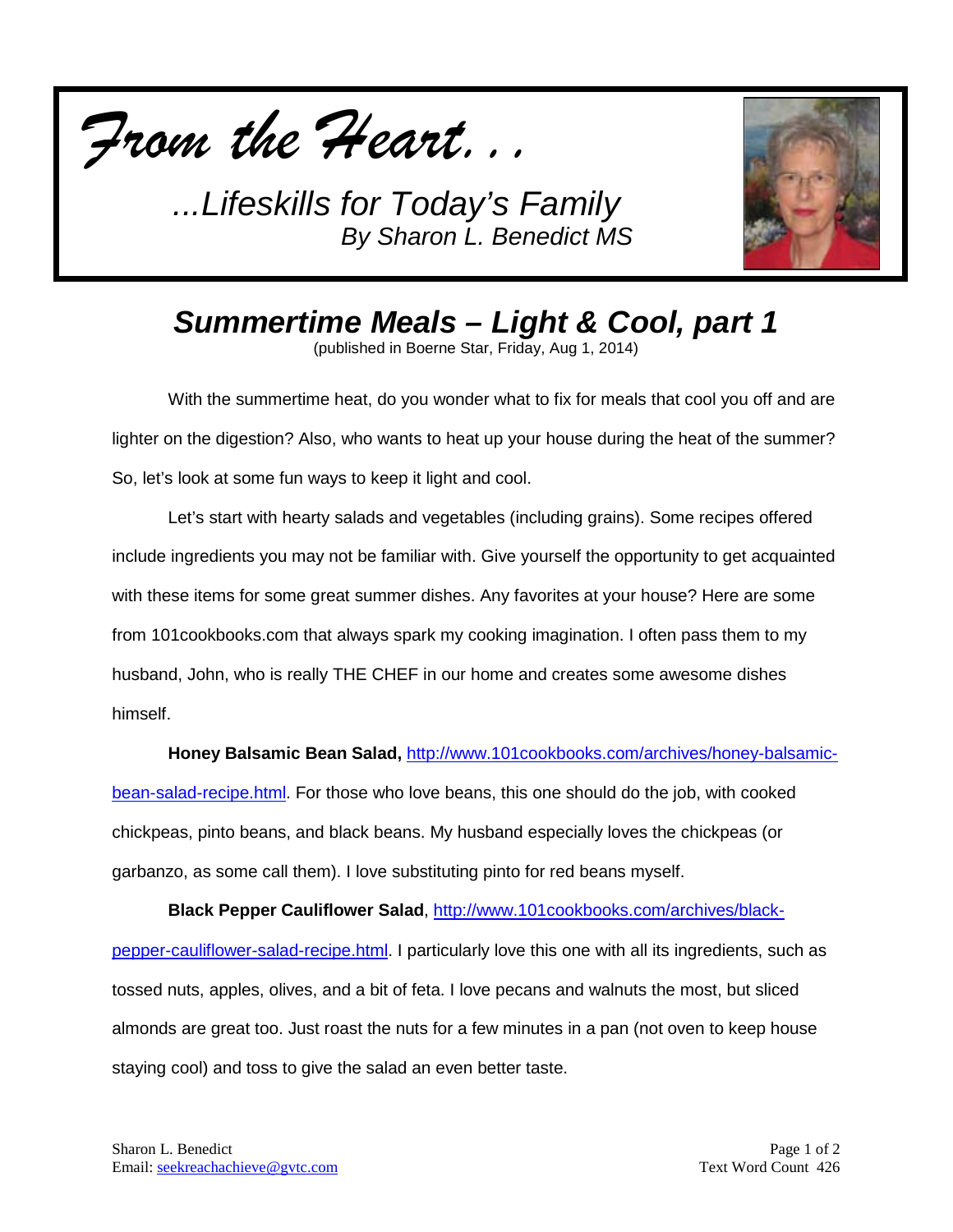**Shredded Egg Salad,** [http://www.101cookbooks.com/archives/shredded-egg-salad-](http://www.101cookbooks.com/archives/shredded-egg-salad-recipe.html)

[recipe.html.](http://www.101cookbooks.com/archives/shredded-egg-salad-recipe.html) For those who don't particularly like radicchio, give diced raw, red cabbage a try.

**Millet Croquettes,** [http://www.101cookbooks.com/archives/millet-croquettes-](http://www.101cookbooks.com/archives/millet-croquettes-recipe.html)

[recipe.html.](http://www.101cookbooks.com/archives/millet-croquettes-recipe.html) I think I will give this one a try. My husband taught me how to cook millet so that it is fluffy and delicious when added to recipes. And this one sounds like a winner to me.

**Baked (or skillet) Quinoa Patties,** [http://www.101cookbooks.com/archives/baked](http://www.101cookbooks.com/archives/baked-quinoa-patties-recipe.html)[quinoa-patties-recipe.html.](http://www.101cookbooks.com/archives/baked-quinoa-patties-recipe.html) I love quinoa and use it in all kind of bread, pancake, salad dishes. Here's one you may love too.

**Silverdollar Socca Pancakes,** [http://www.101cookbooks.com/archives/silverdollar-](http://www.101cookbooks.com/archives/silverdollar-socca-recipe.html)

[socca-recipe.html.](http://www.101cookbooks.com/archives/silverdollar-socca-recipe.html) I have never made this recipe. Wonder if it is as good as they say? If you decide to give it a try, send your response my way. I consider this one a vegetable dish.

**Olive Oil Braised Spring Vegetables,** [http://www.101cookbooks.com/archives/olive-oil](http://www.101cookbooks.com/archives/olive-oil-braised-spring-vegetables-recipe.html)[braised-spring-vegetables-recipe.html.](http://www.101cookbooks.com/archives/olive-oil-braised-spring-vegetables-recipe.html) If you really like potatoes and carrots, with asparagus thrown in, give this one a try.

Next article will cover cold soups and desserts. You can find all kinds of tasty summer recipes yourself at [http://www.101cookbooks.com/summer/,](http://www.101cookbooks.com/summer/) and

[http://www.goodhousekeeping.com/recipes/easy/quick-summer-dinner-recipes#slide-1.](http://www.goodhousekeeping.com/recipes/easy/quick-summer-dinner-recipes#slide-1)

--

*Sharon L. Benedict, is a speaker, author, and weaver, and loving it! She is available for speaking engagements, free*lance writing, and will even weave you a one-of-kind creation, just for you. Sharon also welcomes your questions and *comments and can be contacted a[t seekreachachieve@gvtc.com.](mailto:seekreachachieve@gvtc.com) Visit her website at* 

*[www.celebratingyourjourney.com.](http://www.celebratingyourjourney.com/)*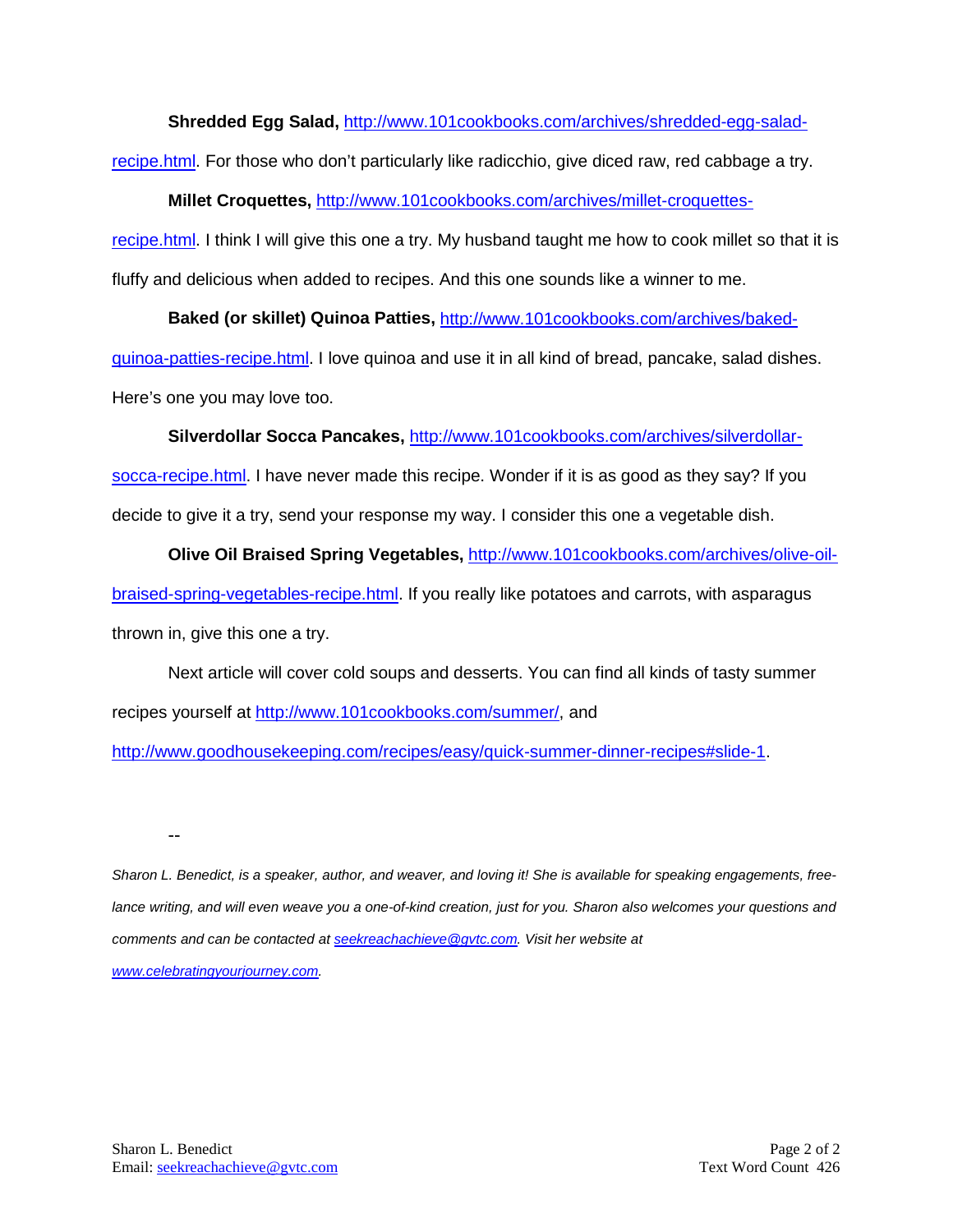



*Summertime Meals – Light & Cool, part 2*

(published in Boerne Star, Friday, Aug 8, 2014)

After offering some hearty salad and vegetable recipes in part one, let's move on to cold soups and desserts. Again, you can find all kinds of tasty summer recipes yourself at [http://www.101cookbooks.com/summer/,](http://www.101cookbooks.com/summer/) and<http://www.goodhousekeeping.com/recipes/> Just type in search field "summer recipes." Here are a few that caught my eye.

**Leek Soup with Dill Oil**, [http://www.101cookbooks.com/archives/leek-soup-with-dill-oil](http://www.101cookbooks.com/archives/leek-soup-with-dill-oil-recipe.html)[recipe.html.](http://www.101cookbooks.com/archives/leek-soup-with-dill-oil-recipe.html) I haven't tried this one, but it sounds awesome. You can actually freeze this soup after letting it cool completely. And I would add a little cooked millet, quinoa, or brown rice to the soup. Yummy! Check out their hints on how to make this soup taste even better. One is to top it with green dill oil and crunchy toasted almonds. The other tip is to cook together the leeks, potatoes, garlic, etc., then add broth.

**Summer Vegetable Curry** (soup using coconut milk),

[http://www.101cookbooks.com/archives/summer-vegetable-curry-recipe.html.](http://www.101cookbooks.com/archives/summer-vegetable-curry-recipe.html) For those who love curry and cilantro, this one just might be perfect for you. They even give you a recipe to make your own curry paste (Thai Green Curry Paste). It's packed with veggies, such as shallots, green or yellow beans, broccoli, even tofu. Yet, if you aren't crazy for tofu, be creative with a substitute, such as quinoa containing all nine essential amino acids. And if waxy potatoes aren't your thing, throw in some yummy cooked basmati brown rice. I use Lungberg basmati brown rice for its wonderful nutty flavor, almost like popcorn fragrance when cooking.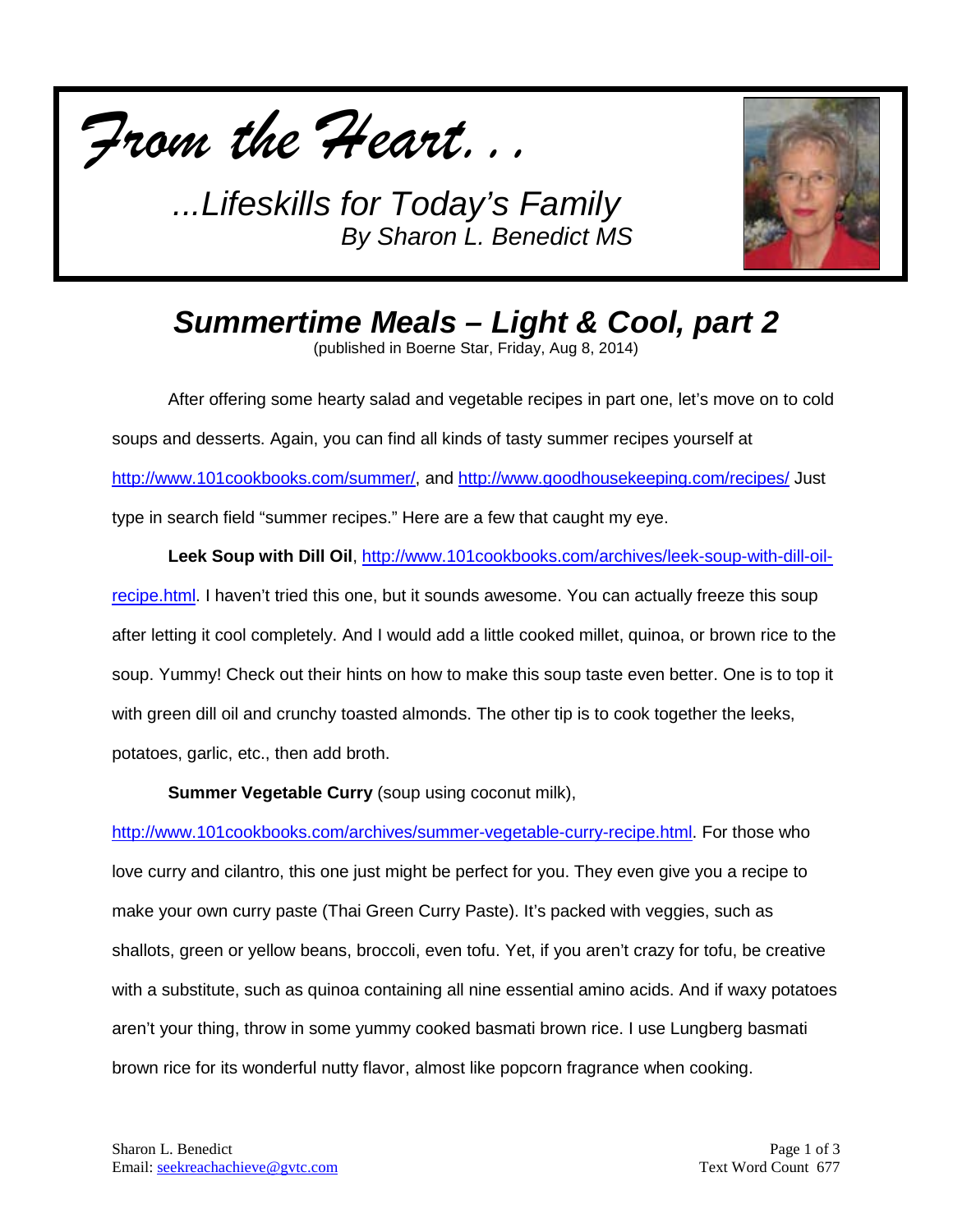## **Ginger Coconut Milk Soup**, [http://www.101cookbooks.com/archives/ginger-coconut-](http://www.101cookbooks.com/archives/ginger-coconut-milk-soup-recipe.html)

[milk-soup-recipe.html.](http://www.101cookbooks.com/archives/ginger-coconut-milk-soup-recipe.html) Here' another recipe that uses coconut milk. One of the tips is to simmer grated ginger and shallots in coconut milk and add the brightest spring vegetables you can get your hands on, served over egg noodles (or, alternately, pan-fried shredded yuba skins\*). Think about also adding some cilantro and a squeeze of lime, or any other fresh herbs you have handy.

## **Red Fruit Salad**, [http://www.101cookbooks.com/archives/red-fruit-salad-recipe.html.](http://www.101cookbooks.com/archives/red-fruit-salad-recipe.html)

Instead of using brown sugar, I like using a little pure maple syrup and cinnamon. Since cinnamon enhances the sweetness of fruit, you never need to use much sweeteners at all. This is particularly the case when the fruit is sweet enough on its own.

**Almond Milk Fruit Sherbet**. This is one is my own recipes for something cold and naturally sweet during a hot summer evening. My grandson loves it! This works well for those who have allergies to dairy products as well. You can easily use your favorite fruits. One trick so you don't have to use an ice cream maker is to use frozen fruit. Frozen unsweetened cherries, strawberries, bananas, and mangos are my favorites.

Feel free to add some plain low-fat yogurt to turn it into a smoothie or close second to ice cream. If you want it sweeter, add ½ teaspoon cinnamon and a couple more tablespoons of sweetener. You can always use sweetened almond milk or give some form of stevia a try for sweetening without the added calories. I use Truvia brand. It seems to have the least aftertaste of them all.

Here's the recipe you can play with: 2 cups unsweetened almond milk; 1 tsp. vanilla extract; 10 cherry, pitted, frozen, chopped; 10 strawberries, frozen, chopped; 1 banana; 1/4 cup honey or maple syrup (optional: ½ cup yogurt, ½ teaspoon cinnamon). Use a hand-held puree machine to thoroughly combine into a soft sherbet or thick smoothie. If it doesn't seem thick enough, add more frozen fruit. It freezes well. When you take it out of the freezer, simply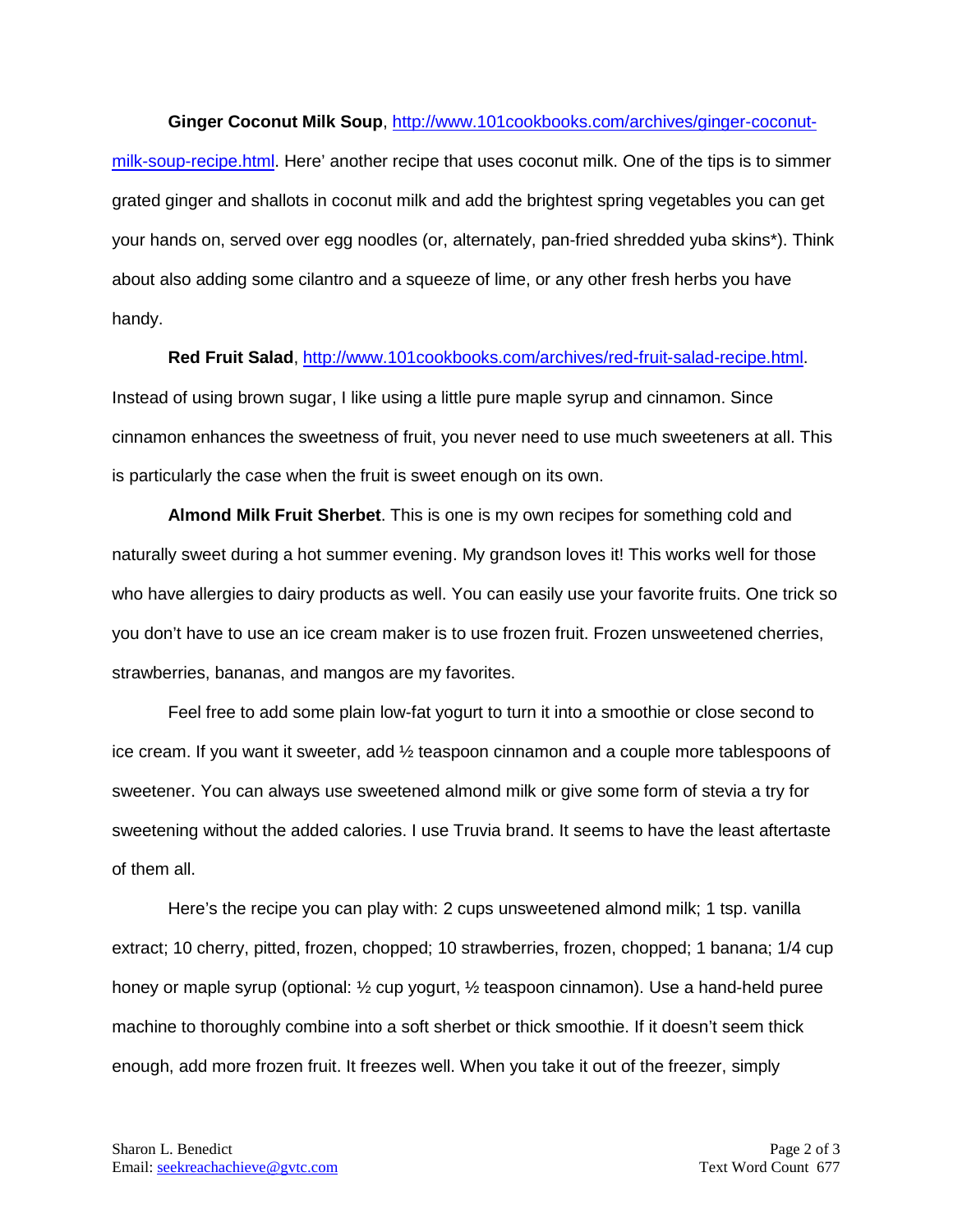microwave for no more than 30 seconds to soften enough to scoop out. If necessary, you can then do a quick puree to refresh for serving.

Again, if you are not familiar with some of the ingredients listed, by all means give them a try. Find a friend who has used them and have fun being creative together. May these recipes keep you *light and cool* in these last fast flying few weeks of summertime.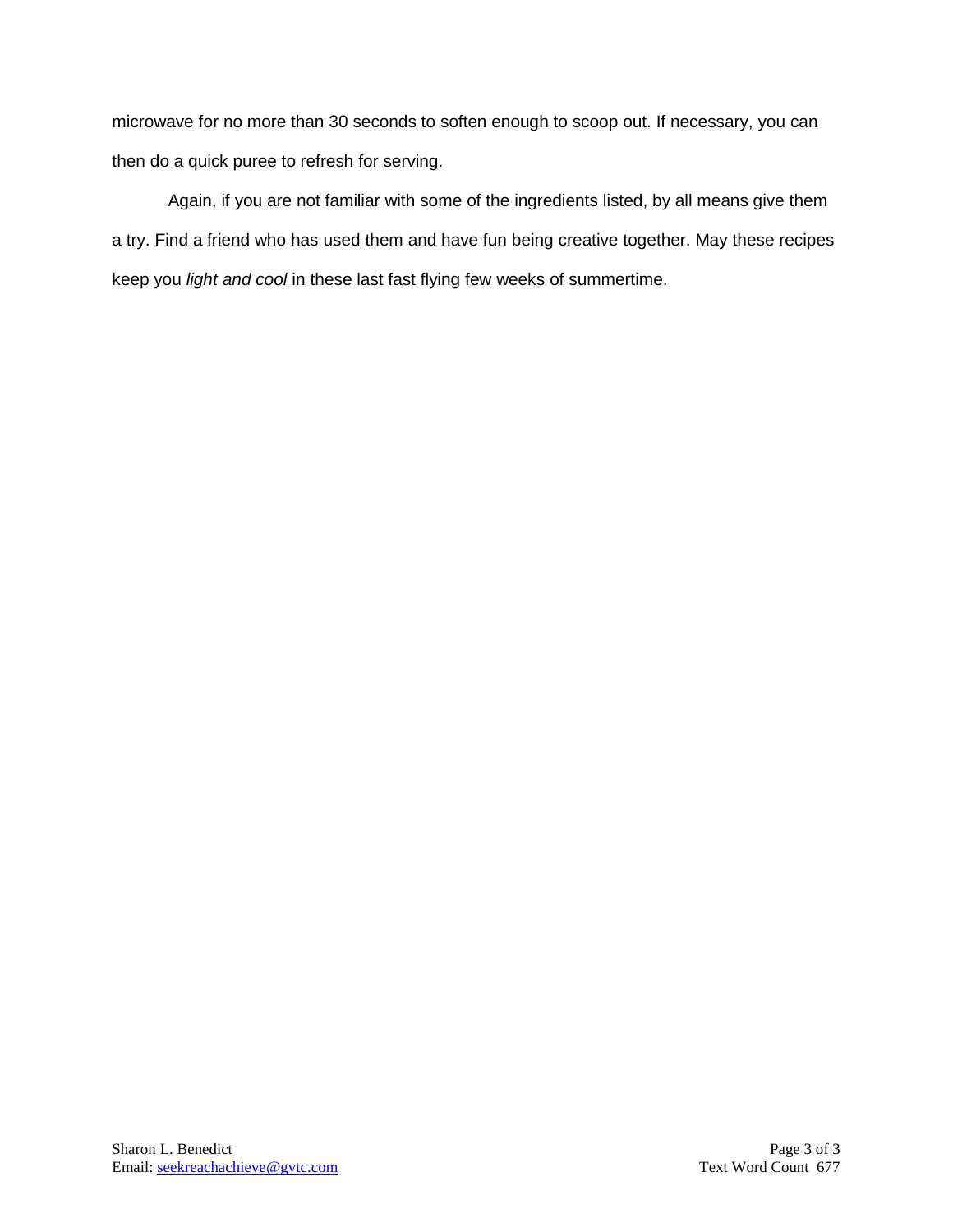



*Trendy Healthy Foods 2014, part 1*

(published in Boerne Star, Friday, Aug 15, 2014)

What have you seen lately in the grocery store or your local restaurants? Notice any trend changes? Possibly, you have seen more salad choices, more vegetarian type dishes among the standard high calorie fair of steak, potatoes, and deep dish chocolate cake or peach cobbler. Hard to stay away from the latter right? Yet, maybe this kind of variety will make you feel less guilty when you choose the low cal the next time, right?

There are supposedly six healthy food trends happening this year. Jessie Price, Editorin-Chief, EatingWell magazine offers "6 Top Healthy Food Trends for 2014." The first being "Clean eating is the new buzzword for healthy." Healthy eating seems to continue and leads is the craze for "…everything 'clean.' Price states it simply "…means eating more vegetables, less meat, less sodium, watching your alcohol, limiting processed foods and choosing whole grains. Really—only basic stuff.

The second trend is "Trash fish is the new sustainable seafood." Trash fish simply means fish that isn't popular like cod, halibut or salmon. After the fisherman caught those "trash" fish, they actually throw them back or turn them into fertilizer. Price lists some of those underappreciated species, such as wolf eel and sea robin. Chefs across the US are creating "…delicious "trash-fish dinners" to showcase just how delectable these fish can be. The aim: to get Americans eating a wider range of seafood and to protect the overall balance of fish populations in our oceans."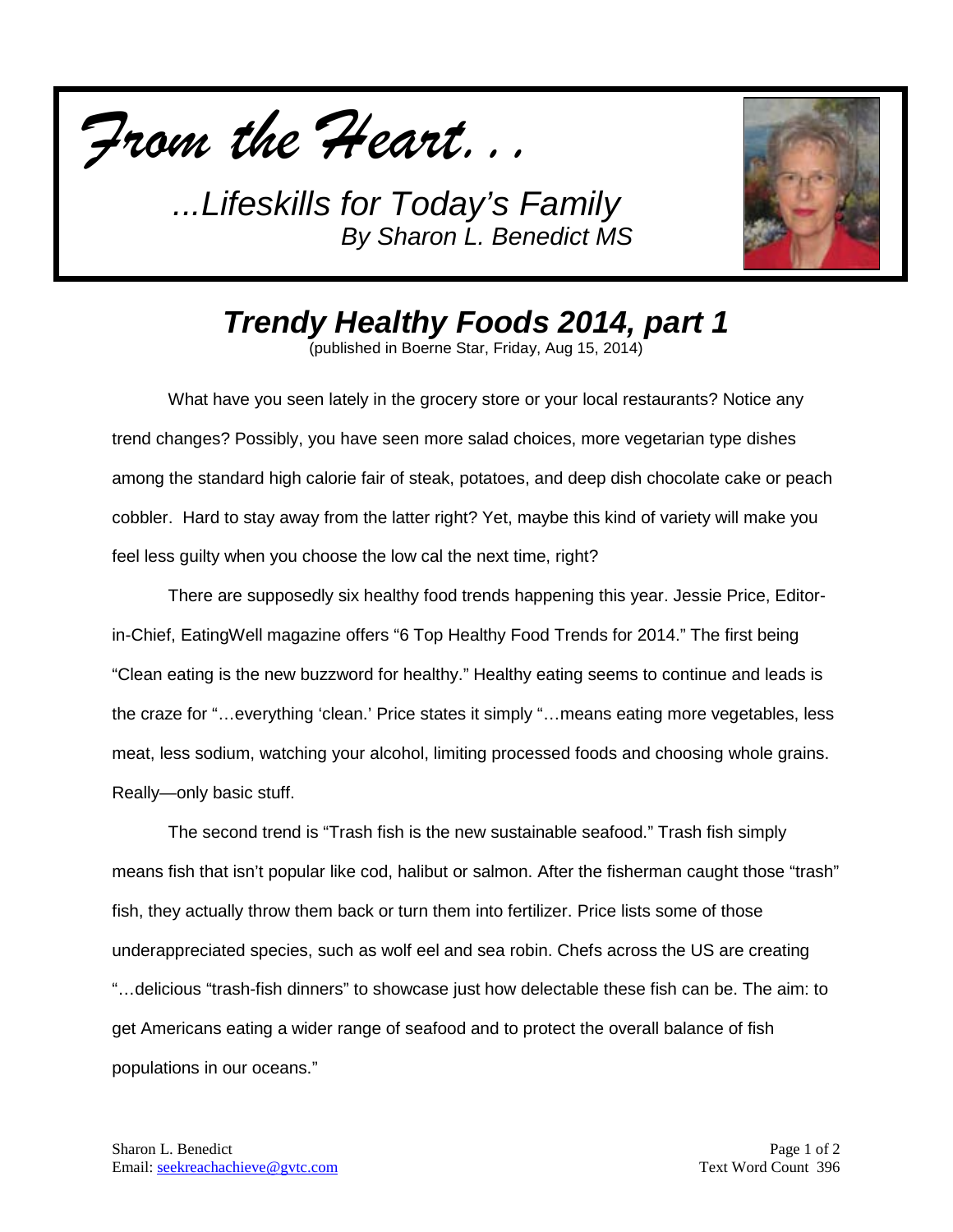The third trend is "Cauliflower is the new "it" vegetable." While other vegetable chips, such as kale chips, are seen everywhere now, Price sees cauliflower as "…the up-and-coming darling vegetable of the moment. And for good reason—it's loaded with nutrients and can do all sorts of culinary tricks, from standing in for starchier, higher-calorie potatoes in dishes to turning a soup creamy and rich without any cream.

Are you now wondering what the other three trends might be? Here are a few hints to whet your appetite for part 2 article. Trend four starts with a "k" and is similar to quinoa. Trend five can get really ripe resulting in pungent smells and tastes. Trend six brings benefits to your community. See you next Friday.

--

*Sharon L. Benedict, is a speaker, author, and weaver, and loving it! She is available for speaking engagements, freelance writing, and will even weave you a one-of-kind creation, just for you. Sharon also welcomes your questions and comments and can be contacted a[t seekreachachieve@gvtc.com.](mailto:seekreachachieve@gvtc.com) Visit her website at [www.celebratingyourjourney.com.](http://www.celebratingyourjourney.com/)*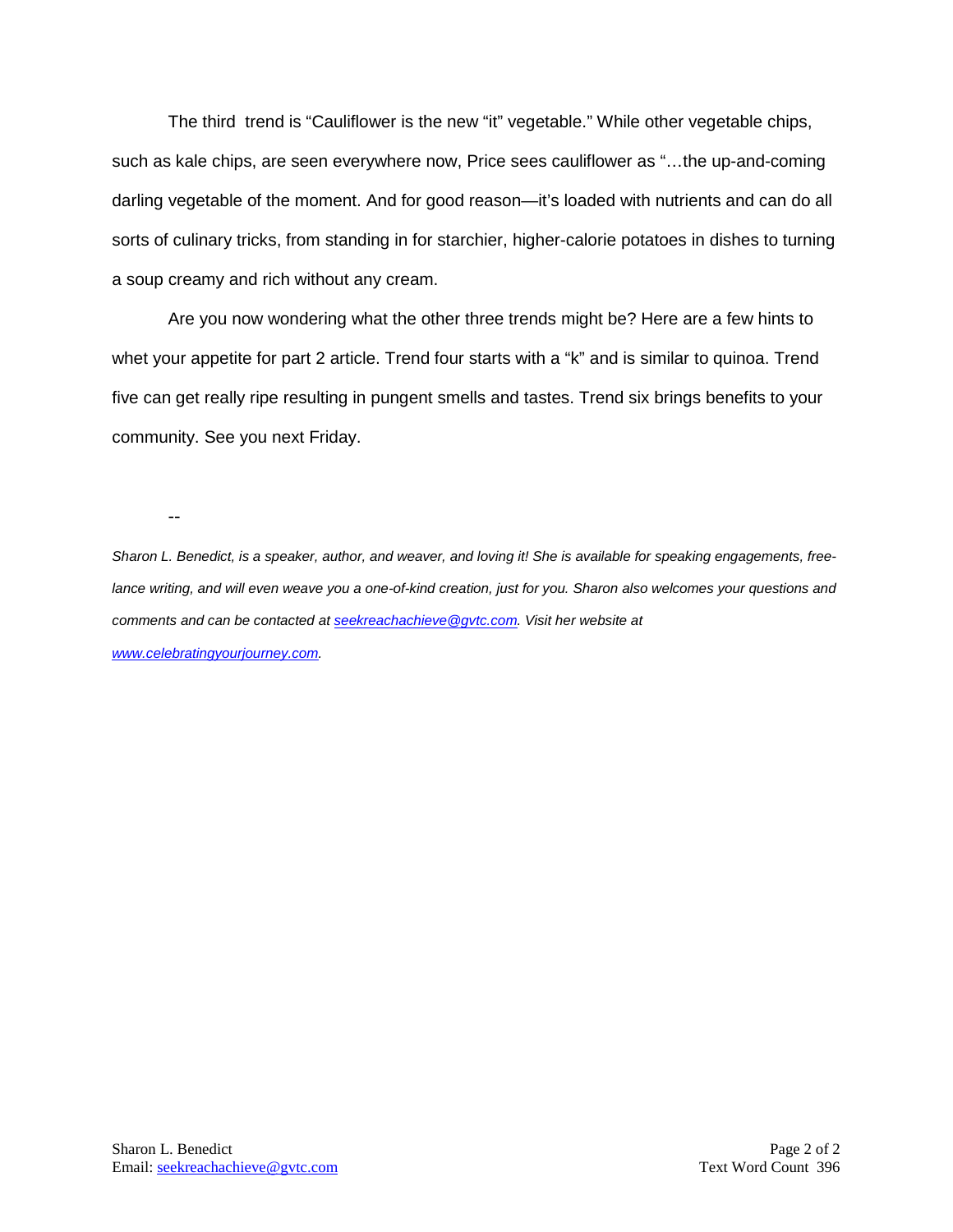



*Trendy Healthy Foods 2014, part 2*

(published in Boerne Star, Friday, Aug 22, 2014)

Ever wonder what the trends are for healthy foods being served up in your grocery stores and restaurants. In the previous article, there are supposedly six healthy food trends happening this year. Jessie Price, Editor-in-Chief, EatingWell magazine offers "6 Top Healthy Food Trends for 2014." The first being "Clean eating is the new buzzword for healthy." Price states it simply "…means eating more vegetables, less meat, less sodium, watching your alcohol, limiting processed foods and choosing whole grains. Really—only basic stuff.

The second trend is "Trash fish is the new sustainable seafood." Trash fish simply means fish that isn't popular. Price lists some of those underappreciated species, such as wolf eel and sea robin. Chefs across the US are creating "…delicious "trash-fish dinners" to showcase just how delectable these fish can be." The third trend is "Cauliflower is the new "it" vegetable." Price sees cauliflower as "…the up-and-coming darling vegetable of the moment. And for good reason—it's loaded with nutrients and can do all sorts of culinary tricks, from standing in for starchier, higher-calorie potatoes in dishes to turning a soup creamy and rich without any cream.

Trend four is kaniwa and is similar to quinoa but smaller. Quinoa has actually already gone mainstream. We buy it in large quantities, combine, and cook it in our hot cereals, use as a grain dish for our dinner meals, and even add it to cookies and other baked goods. It adds a lot of protein to any recipe.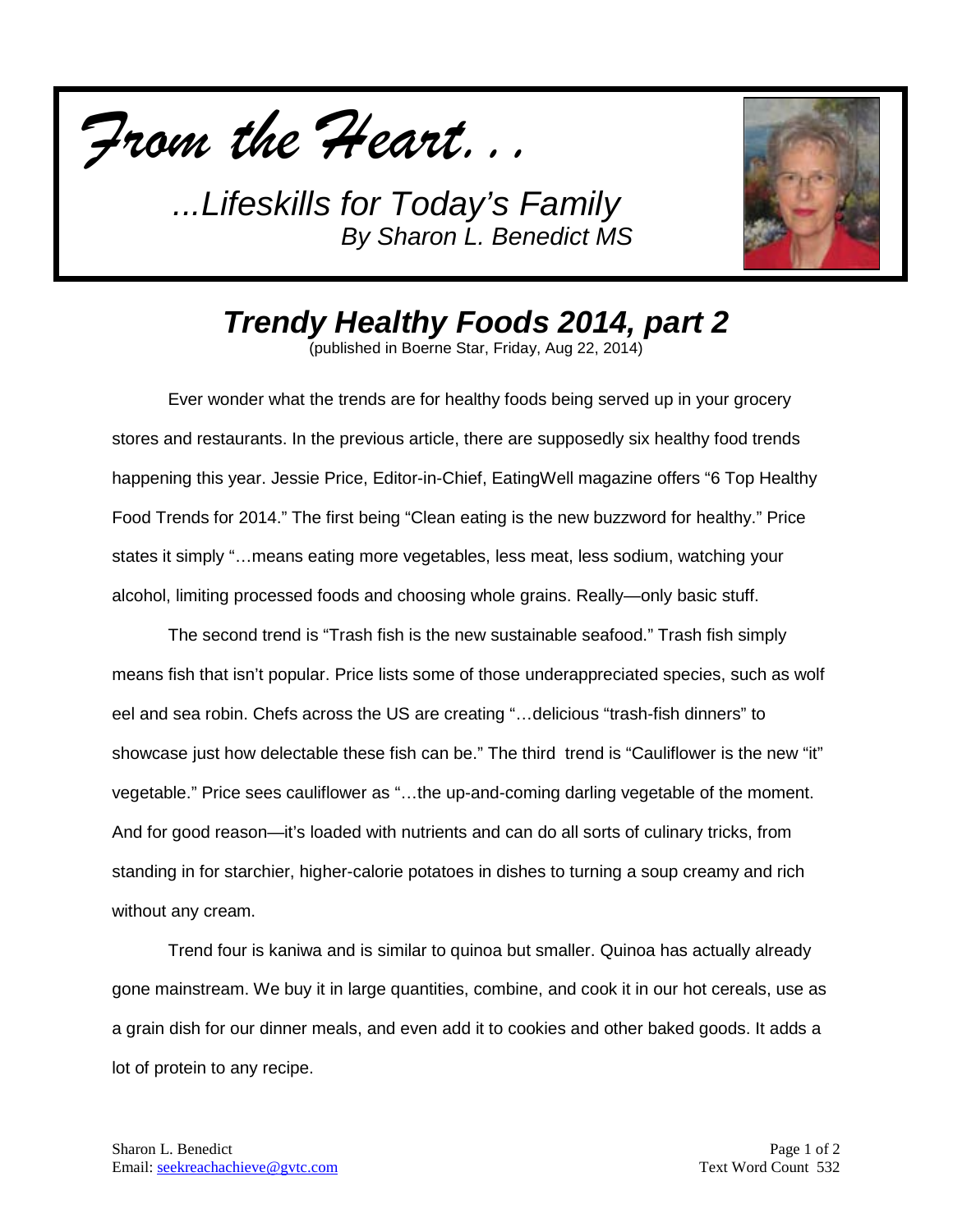Trend five is fermentation. Prices explains: "Fermentation harnesses the power of microbes to transform the flavors and textures of food—like milk into creamy yogurt, cabbage into sauerkraut and tea into bubbly kombucha. Signs of the fermentation craze are everywhere: fermentation guru Sandor Katz's latest book, The Art of Fermentation, won a James Beard Award this year; mobile kombucha brewing stands are bubbling up at farmers' markets; and rows of small-batch artisanal sauerkrauts are filling shelves at the local supermarket." There is even a local bar in Healdsburg, California that serves up ". . . kefir waters, kombuchas and shrubs, along with traditional fermented beverages we've loved forever—a.k.a. wine and beer."

Last but not least is trend six: Community-supported foods. Known as community supported agriculture (CSA), have become well known throughout the nation. CSA farms operate with the help of a community that supports the risks and rewards through a membership in CSA shares. Members Community-supported agriculture (CSA; sometimes known as community-shared agriculture) is an alternative, locally-based economic model of agriculture and food distribution. CSAs can include breads, cheese, herbs, honey, eggs, dairy products, meat, and fish, Although CSAs can offer any product, the most common items are produce, fruits, and various edibles. A few CSA programs also include cut flowers and ornamental plants.

You can learn more at the UDSA website, *Community Supported Agriculture,*  [http://www.nal.usda.gov/afsic/pubs/csa/csa.shtml.](http://www.nal.usda.gov/afsic/pubs/csa/csa.shtml) Also, learn more about these six trends, including recipes, at Eatingwell.com,

[http://www.eatingwell.com/food\\_news\\_origins/food\\_news/6\\_top\\_healthy\\_food\\_trends\\_for\\_2014.](http://www.eatingwell.com/food_news_origins/food_news/6_top_healthy_food_trends_for_2014) The next article will focus on restaurants and 21<sup>st</sup> technology for healthy foods.

*Sharon L. Benedict, is a speaker, author, and weaver, and loving it! She is available for speaking engagements, free*lance writing, and will even weave you a one-of-kind creation, just for you. Sharon also welcomes your questions and *comments and can be contacted a[t seekreachachieve@gvtc.com.](mailto:seekreachachieve@gvtc.com) Visit her website at [www.celebratingyourjourney.com.](http://www.celebratingyourjourney.com/)*

--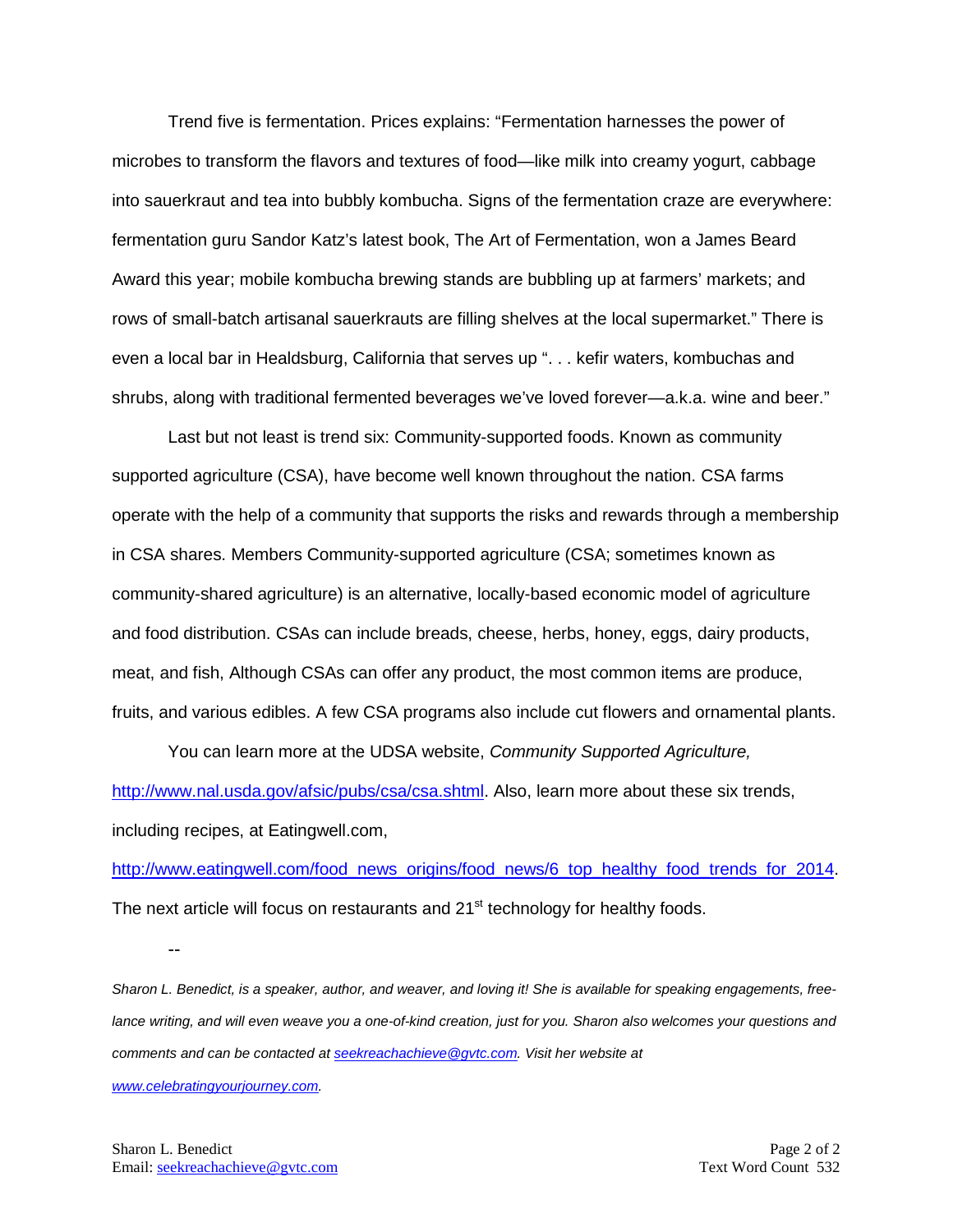



*Restaurants-Low Cal Good for Business* (published in Boerne Star, Friday, Aug 29, 2014)

Have you ever wondered if having low calorie meals on a restaurant menu has actually helped that restaurant stay afloat or even thrive? Hudson Institute says yes with a February 2013 report, *Lower-Calorie Foods: It's Just Good Business* (http://www.rwjf.org/content/dam/farm/reports/reports/2013/rwjf404136)*.* 

Hudson Institute examined the business impact and bottom line of restaurants serving more lower-calorie foods and beverages. This report, produced by the Obesity Solutions Initiative of Hudson Institute, was funded by the Robert Wood Johnson Foundation. The focus had one key question, "Can selling lower-calorie foods and beverages be better for restaurant chains' sales, customer traffic, and total servings figures?" This report claims to be the first that determined the financial impact of lower-calorie foods and beverages on the US restaurant industry and public health.

This study clearly demonstrated that between 2006 and 2011 lower-calorie foods and beverages were the key growth engine for the restaurants studied. Restaurant chains growing their servings of lower-calorie foods and beverages demonstrated superior same-store sales (SSS) growth, increases in restaurant customer traffic, gains in overall restaurant servings. "Among all chains studied, lower-calorie items were the key growth engine for both foods and beverages. Chains growing lower-calorie food servings saw increases in overall food servings,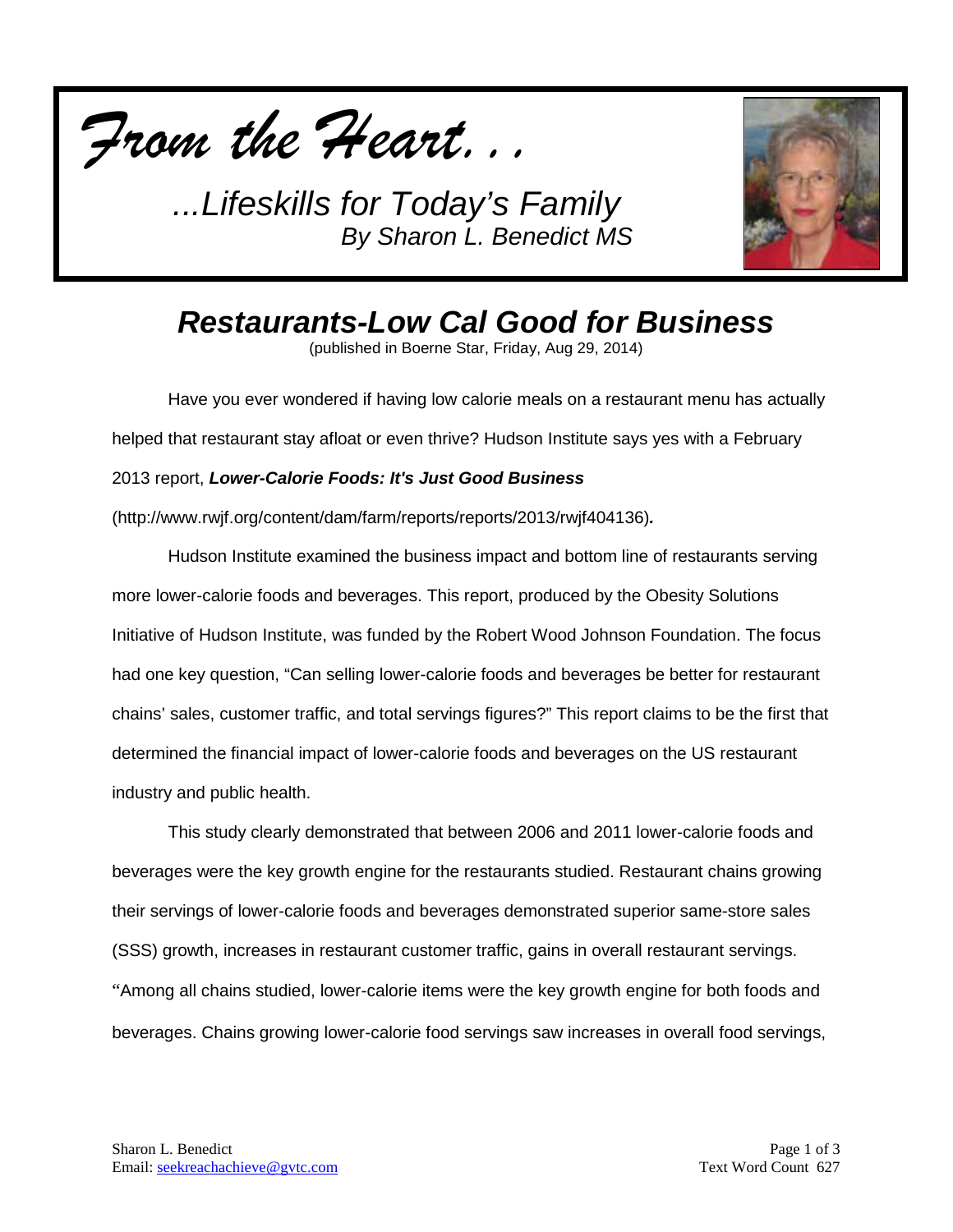while other chains recorded declines. Chains growing lower-calorie food servings also recorded strong traffic growth, while other chains declined."

Criteria for lower-calorie menu Items included "Center of the Plate" item (e.g., sandwich; entrée; meal salad) ≤ 500 calories, Side dish item ≤ 150 calories, Beverage item ≤ 50 calories/8 oz. serving, Appetizer item ≤ 150 calories, Dessert item ≤ 150 calorie. Traditional foods and beverages, such as French fries, are on the decline.

What opportunities have arisen with the shift to lower-calorie foods for restaurants? First, emphasizing lower-calorie foods and beverages is a proven pathway to improved servings, traffic, and sales. Second, proof that performance is enhanced could accelerate the development and marketing of lower-calorie menu items. Third, public health officials and policymakers need to heed core restaurant chain business metrics in order to most effectively work with industry to address the obesity epidemic.

Fourth, the lower-calorie servings metric developed in this study should be adopted by restaurant chains to annually track performance and progress. Fifth, restaurant chains now have incentive to lower their calorie footprints to enhance their performance and to help address high obesity rates.

I would encourage you to read the Hudson report and check out how 21<sup>st</sup> century technology is playing a role in healthy foods served by restaurants

**(**[http://www.theguardian.com/lifeandstyle/2014/jan/06/food-trends-2014-digital-dining-](http://www.theguardian.com/lifeandstyle/2014/jan/06/food-trends-2014-digital-dining-healthy-junk-food)

[healthy-junk-food\)](http://www.theguardian.com/lifeandstyle/2014/jan/06/food-trends-2014-digital-dining-healthy-junk-food). Here are a few creative culinary developments that include edible QR codes first created by Harney Sushi, a restaurant in San Diego. Sushi attempted to address the problem that 52% of Californian seafood is supposedly mislabeled. Solution . . . edible rice paper QR codes. Another one is a hologram chef, believe it or not! Electrolux Design Lab plans to bring top chefs into users' kitchens for tutorials via the medium of hologram.